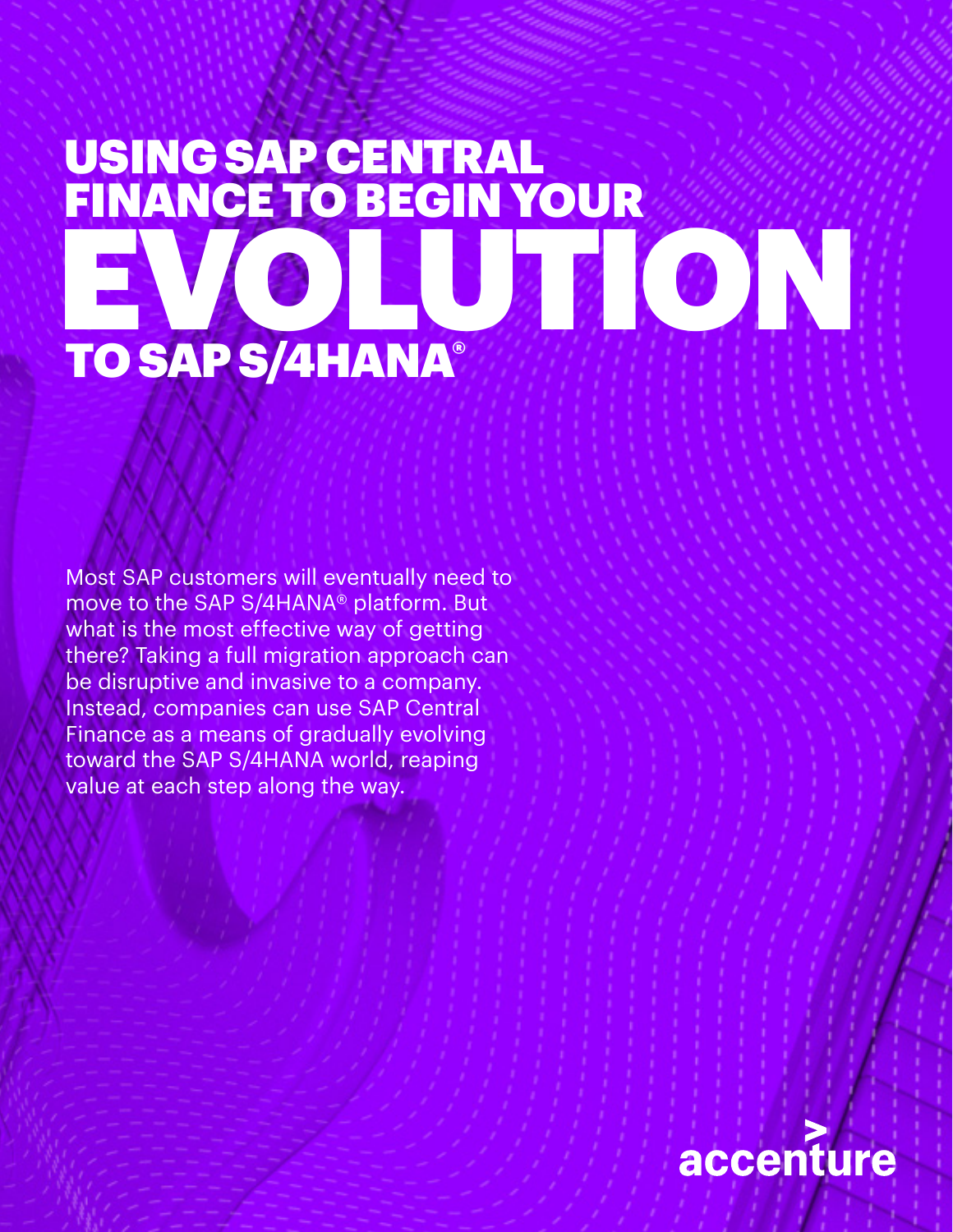## THE ADVANTAGES OF AN EVOLUTIONARY APPROACH

The majority of large SAP enterprise customers are on versions of SAP software that are showing their age. These systems include one-size-fits-all user interfaces and applications that cannot deliver a single source of "truth" for the enterprise. They also fail to take advantage of intelligent technologies and innovations such as in-memory computing, real-time analytics, machine learning, artificial intelligence, big data, cloud or the Internet of Things. That means companies cannot access on-demand analytics to discover insights and value in the large amounts of data generated by the business. They also cannot deliver intuitive, easy-to-use, go-anywhere, task-specific and action-oriented user interfaces for business users.

What is a company to do in that situation? One answer is SAP Central Finance. Eventually, most SAP customers will need to migrate to the SAP S/4HANA platform. But in the short term, given the time and millions of dollars invested in existing systems, what is a more effective and cost-efficient way to proceed?

In this paper we'll explore how SAP Central Finance can help companies take an evolutionary approach to SAP S/4HANA rather than engaging in an invasive migration. First we'll look at how Central Finance improves the overall finance function. Then we'll provide more detail on using Central Finance as a means of moving in an evolutionary manner toward SAP S/4HANA.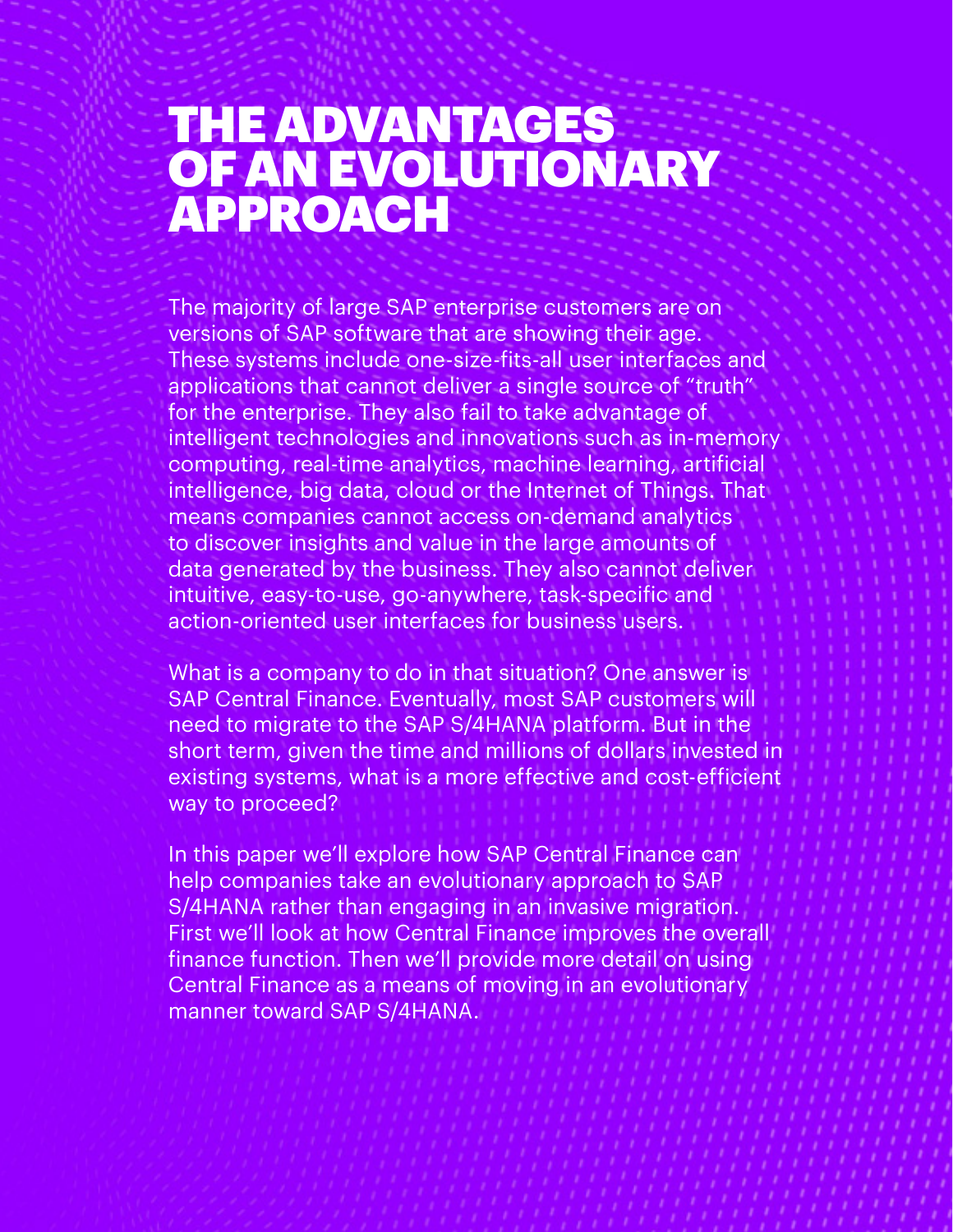### SAP CENTRAL FINANCE: CREATING A WORLD-CLASS FINANCE FUNCTION

Companies today expect the finance organization to be more agile, forward looking and decision centric. For the office of the CFO, this means creating more tangible insights from the volumes of data flowing through the company's ERP systems. Stakeholders are increasingly demanding access to the right information at the right time to make the right decisions. These trends underscore the need for agile information technologies and solutions.

SAP Central Finance allows users to create a global, common reporting structure by mapping accounting entities in upstream systems to one common set of master data in the Central Finance system (for example, general ledger account, profit center or cost center).

The centralized (or global) postings of finance data into the Central Finance system as universal journal postings (a.k.a., single source of truth) allow the office of the CFO to run the complete range of harmonized financial reports efficiently. This provides a solid base for the company's long-term decision-making capabilities and business strategies.

In some cases, accounts payable, accounts receivable and payroll users have to use multiple systems in a heterogeneous landscape to perform their duties. Centralizing financial data into a single global instance with Central Finance provides an improved platform for financial planning, resulting in real-time planning data that facilitates proactive and predictive financial reporting capabilities. The platform also improves the productivity and efficiency of shared services operations.

One global instance of finance data in Central Finance can improve the efficiency and effectiveness of the finance function. The Central Finance instance contains all universal journal postings from upstream ERP systems, making it more effective in managing:

- Financial close tasks
- Cost assessments
- Cash flow management
- Revenue recognition
- Rebate calculations

A Central Finance instance also enables the office of the CFO to be more proactive in managing the finance decision-making process and can lead to reduced time to close the books. Additional benefits include improved process efficiency, reduced total cost of ownership (TCO) and harmonized data to assist the finance team in meeting their stakeholders' needs.

Central Finance can be implemented on-premise, in the cloud or as a software-as-a-service solution. Each of these implementation methods delivers access on any device, instant insights, and a task-based, actionoriented SAP Fiori® interface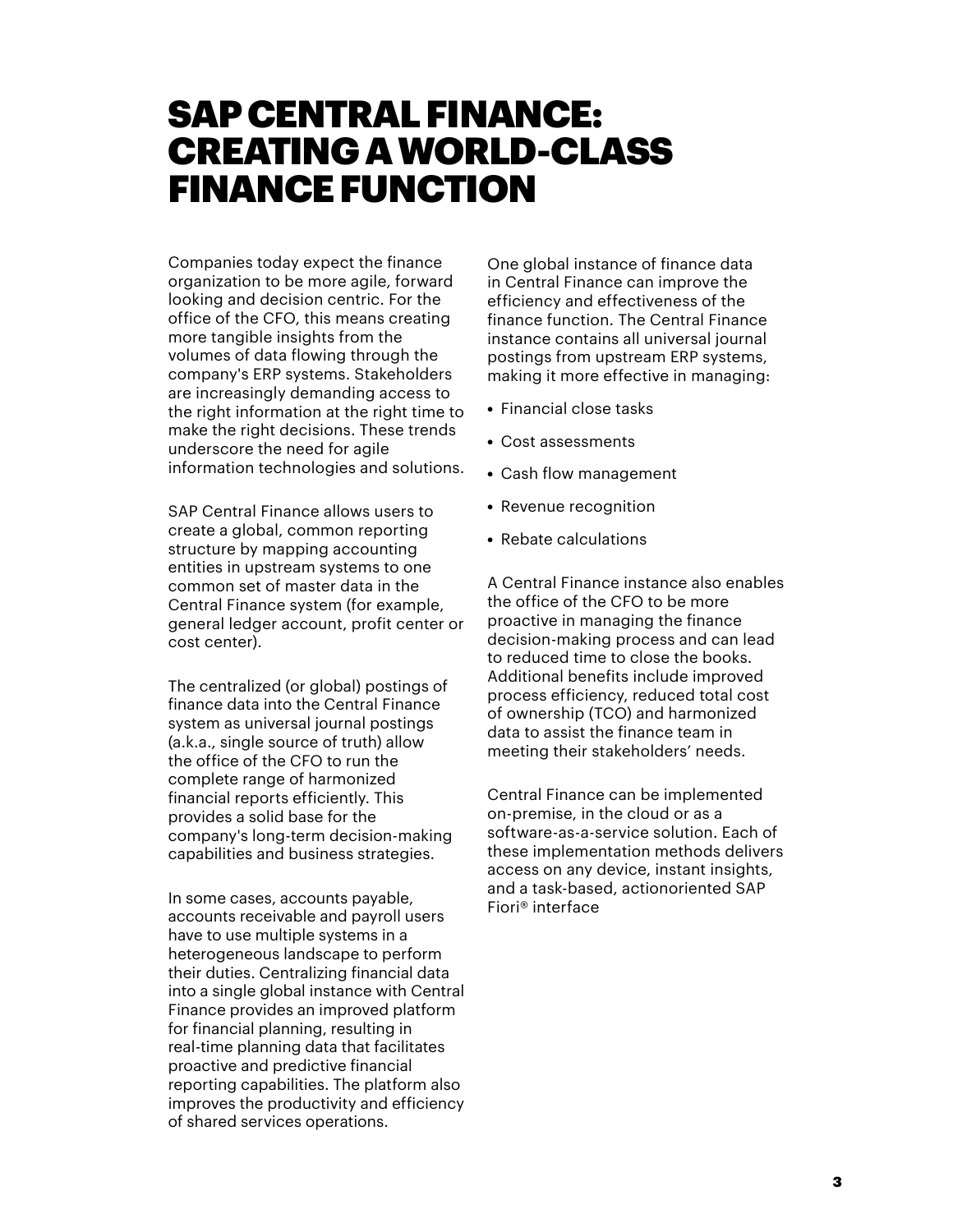#### **Additional benefits that can be realized by deploying SAP Central Finance**

- Global, unified, real-time financial and management reporting
- Enterprise-wide data governance for materials, customers, vendors, banks and general ledger accounts
- Standardization of finance and accounting data and processes to create a full finance template:
	- Global, standardized financial organizational data such as cost centers, profit centers, and segments/business units
	- Intercompany processes and reconciliation
	- Corporate/group allocation
	- Centralized accounts receivable/accounts payable/asset/material ledger
	- Treasury and cash management
	- Budgeting/planning and forecasting

### SAP CENTRAL FINANCE AS AN EVOLUTION, NOT A MIGRATION, TO SAP S/4HANA

The Central Finance environment is an SAP S/4HANA Enterprise Management (EM) instance that can be utilized as the initial entry point to a business's SAP S/4HANA platform. The SAP S/4HANA EM instance has the appropriate finance functionality to enable Central Finance. SAP Landscape Transformation (SLT) technology is leveraged to integrate the upstream ERP system(s). The SAP Central Finance system can then be configured for your organization's new or global chart and other key master data objects.

SAP S/4HANA is the right destination for your business, but it can't be reached in a day. By using an evolutionary approach with Central Finance, you are better able to take step migrations to the SAP S/4HANA EM environment. You can plan or develop your SAP S/4HANA migration roadmap as SAP develops the full capabilities needed for your processes and business.

Starting the SAP S/4HANA journey with a Central Finance instance is a noninvasive approach for your organization. The upstream ERP system or systems continue to be operated as they currently are today. You can take advantage of the functionality and associated benefits within the Central Finance instance immediately. You can begin the SAP S/4HANA journey by first reassessing your organizational structure and master data—data elements such as the chart of accounts, cost centers, profit centers and key master data elements such as customers and vendors.

These elements will be redesigned and deployed to your Central Finance instance and mapped to your existing chart and master data elements.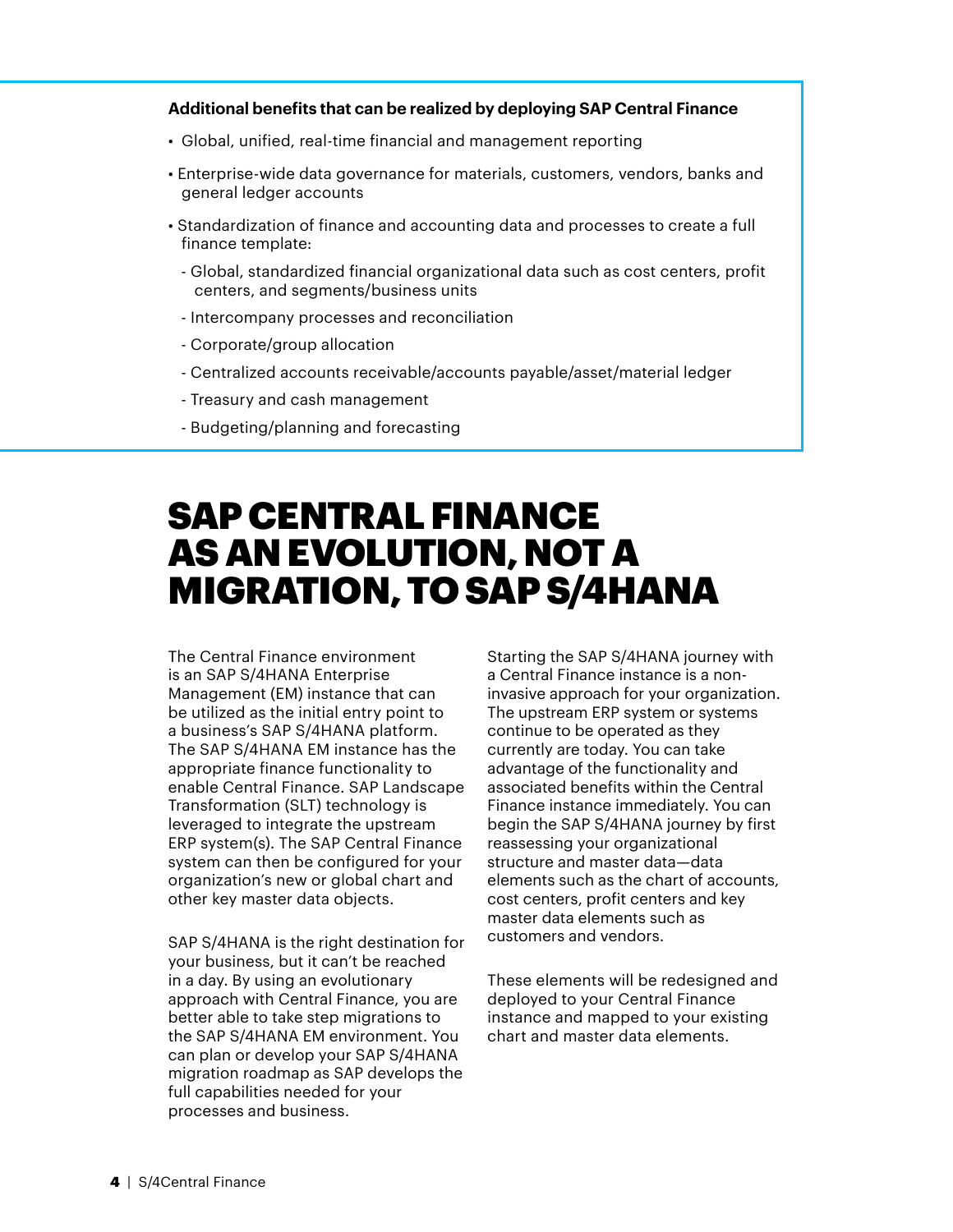The evolutionary approach to SAP S/4HANA gives your organization the opportunity to rationalize and improve the quality of key system data elements, all while building out your Central Finance instance. Master data elements shared between the new Central Finance instance and the upstream ERP system(s) are kept in sync by using SAP's Master Data Governance (MDG) module functionality. With the Central Finance approach you are fundamentally designing and building your enterprise system for the future while continuing to operate as you do today with your upstream ERP system(s).

If your company has only one highlycustomized global instance of SAP ECC, Central Finance can be your deployment path to SAP S/4HANA. Over time, your organization has probably designed and built a number of customization and configuration layers that were needed due to your company's evolving and changing business model and needs. These configurations and customizations may have also led to a proliferation of master data objects that are now corrupt, non-standard and unusable. By moving first to a Central Finance instance rather than developing a standalone greenfield instance implementation, your organization can take advantage of the SAP S/4HANA technology and its related finance benefits immediately while the full suite of SAP S/4HANA EM matures over time.

With Central Finance, organizations with a single SAP ERP instance and organizations with heterogeneous, multi-ERP system landscapes with little appetite for a large migration or upgrade project can take advantage of SAP's finance innovations in a nondisruptive fashion while providing for business continuity. This approach offers several important capabilities:

#### DIGITAL DATA ARCHITECTURE:

Flexible and extendable coding block to record and report external financial accounting data as well as all business performance-relevant (microsegment) business dimensionality. Dynamic attributes for enhanced analysis can be acquired through virtual queries. Revenues and cost are brought together to provide margin/ profit information on a micro-segment level. All financial transactions are only stored once (single source of truth) in a central financial transactionlevel data repository. This provides reporting and analytics on top of a single data set without replication to reporting systems or data warehouses. This means that data is stored only once, without additional replication and duplication for planning, and only once centrally across the organization in case of heterogeneous SAP and/or non- SAP system landscapes.

#### ABILITY TO SUPPORT GROWTH:

Managing change, organic or inorganic growth, and internal business model concepts such as process automation, shared services or even zero-touch/ exception-based finance operations. Also supported are modeling and simulation of reorganization activities; automatic adjustments to market segment reporting without (physical) realignment of financial postings, and restatement of key financial reports, and the ability to "plug in" entities following a merger or acquisition.

#### CAPACITY TO EXTEND BEYOND THE

**CORE:** In the digital economy, realtime interaction rather than integration is the new standard. Pre-defined plugins, add-ons, and digital or cloud connectors have replaced custom integration and, through functional depth, have surpassed traditional custom integration.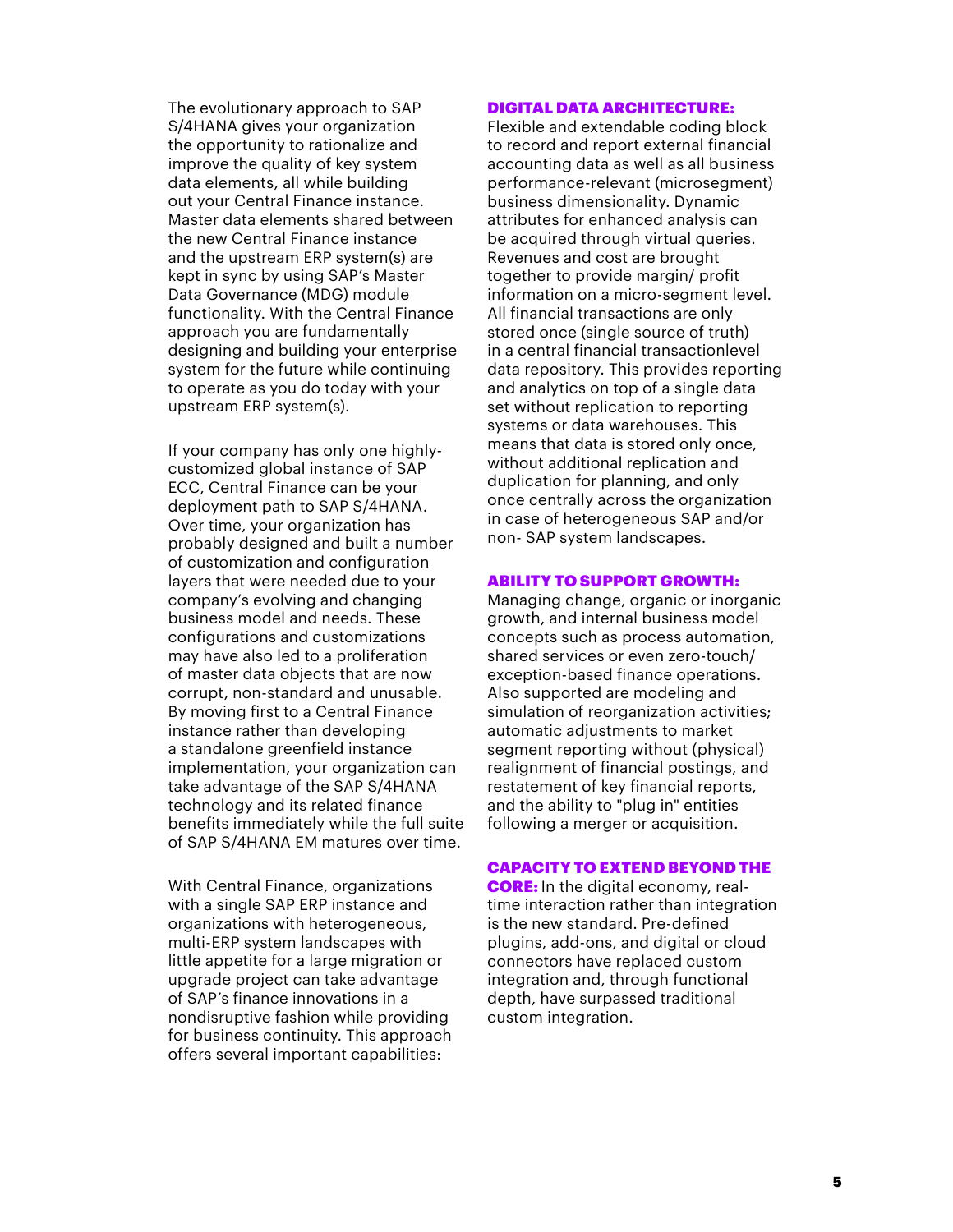### SAP S/4HANA DEPLOYMENT OPTIONS

When deploying SAP S/4HANA, it is possible to tailor an adoption roadmap—using SAP Central Finance— that addresses the specific areas of need or weakness in the current finance and accounting systems, processes and data. For example, an enterprise can choose to define its own adoption pace, phasing, sequencing and priorities while retaining the option to pause at any defined phase if business circumstances change. The following are alternative deployment options:

**1. CENTRAL FINANCE.** An enterprise has operational ERP(s) with diverse business processes and/or business models and therefore prefers to retain them as-is while enabling unified, real-time financial and management reporting across the enterprise.

#### 2. CENTRAL FINANCE WITH SYSTEM

**CONSOLIDATION.** In addition to global financial and management reporting, an enterprise chooses to create a full finance global template while retaining the operational ERP(s) for supply chain processes. Based on the appetite

for change and business need, an organization can choose to standardize and centralize some or all of its finance and accounting processes. The organization can consolidate its disparate finance and accounting systems into its new finance template and retire them.

**3. GREENFIELD.** An organization uses consolidation of financial systems as the stepping stone to create a full ERP global template taking a "global redesign" approach to ERP systems, processes and data over time (rather than a big-bang approach).

**4. BROWNFIELD.** This migration option is for an enterprise running a single global ERP instance or in the process of rationalizing its multi-ERP environment. An organization can choose to take a "big-bang" enterprisewide upgrade path or a "bitesized or phased" approach beginning with a technical upgrade and then steadily introducing incremental functionality improvements to address specific prioritized business process pain points.

### CENTRAL FINANCE & THE CLOUD

Today the cloud and as-a-service options are becoming increasingly mainstream: infrastructure (IaaS), platform (PaaS), and software (SaaS) can be provisioned and consumed in a matter of hours without making investments or allocating resources to technical and support activities that are not core competencies. Adoption can be fast, standardized and extremely economic.

Central Finance can be deployed in the cloud without (on-premise) provision and infrastructure or application support through SAP and third-party cloud providers. With the cloud option, production and project-based cloud systems can be provisioned in as little as 24 hours to start an implementation or rollout project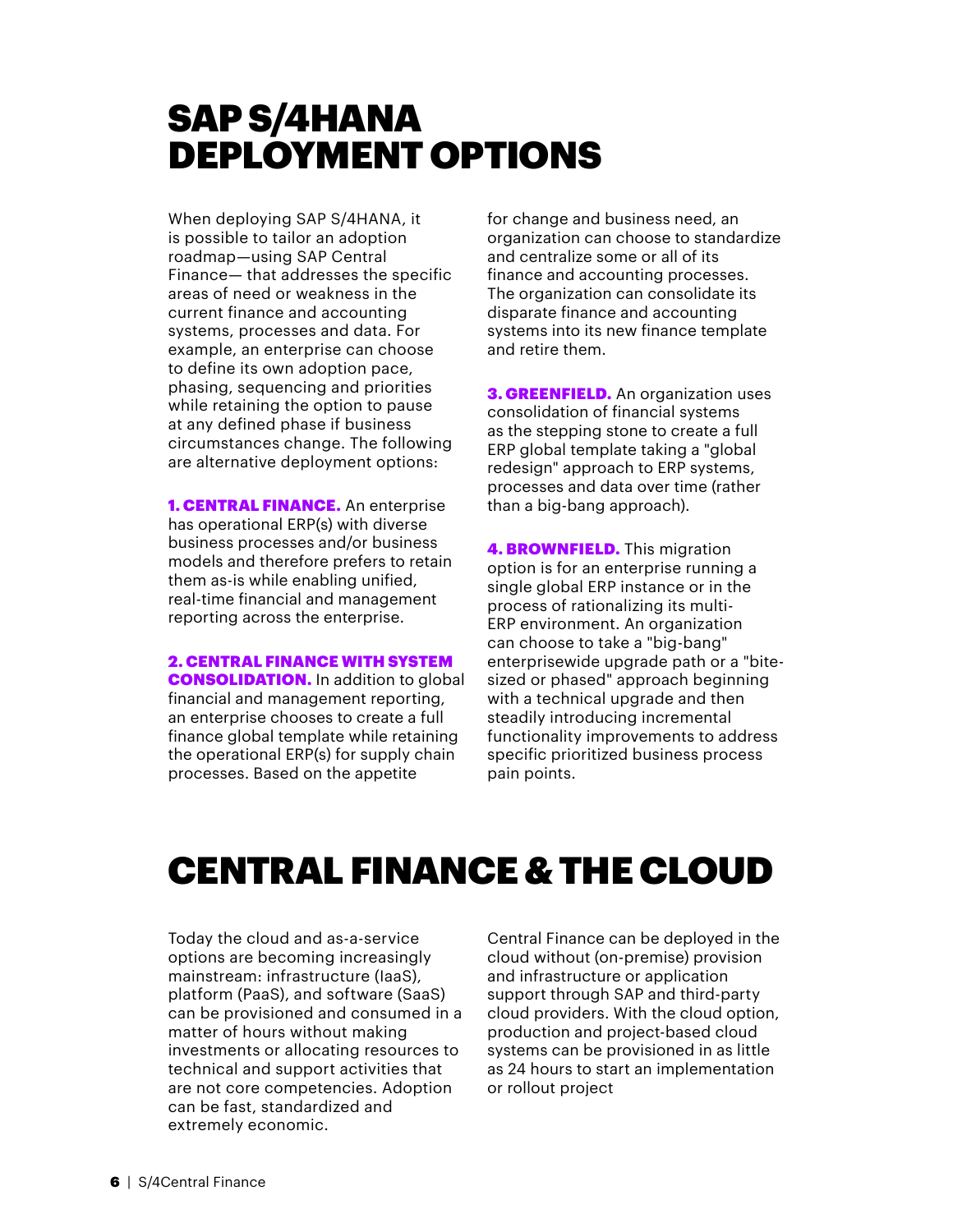### CONCLUSION: CENTRAL FINANCE & THE SAP S/4HANA JOURNEY

SAP Central Finance can be the means to launch your organization on the SAP S/4HANA journey. It provides a noninvasive approach to adopting financial benefits from the SAP S/4HANA platform.

Starting the SAP S/4HANA journey with a Central Finance instance can give you the benefits of a greenfield implementation over time with transformational system and process improvements. The initial focus is to standardize the master data and

address configuration improvements to take full advantage of SAP S/4HANA functionality. Central Finance can quickly help your organization develop one global instance of financial data.

Central Finance offers the flexibility to begin the SAP S/4HANA journey—taking advantage of its power and functionality first in finance and then using that as the foundation for an organization's nextgeneration SAP solution.

### ACCENTURE MYCONCERTO

Accenture myConcerto powers finance transformation from business case to roadmap to delivery, helping companies make the right investments, navigate complexity and realize value quickly.

myConcerto is an insight-driven, digitally integrated platform that orchestrates the power of new SAP solutions and technologies, and Accenture's industry and functional expertise—methods, tools, solutions, capabilities—to create exponential business outcomes.

The journey starts with design thinking to identify specific business challenges and differentiators, and intelligent diagnostics that assess current systems, processes, data and architecture against leading industry practices. This leads to a personalized, data-driven business case and roadmap to unlock value faster.

The platform also includes SAP Model Company services and uses SAP Cloud Platform and SAP Leonardo digital innovation system to accelerate time-to-value.

myConcerto automatically sets up the transformation program environment and provisions our preconfigured solutions for agile, continuous delivery. From there, myConcerto becomes the engine to deliver with agility and speed, measure the value, and continuously innovate to stay future-proof.

For more information, visit [www.accenture.com/myConcertoSAP](http://www.accenture.com/myConcertoSAP)